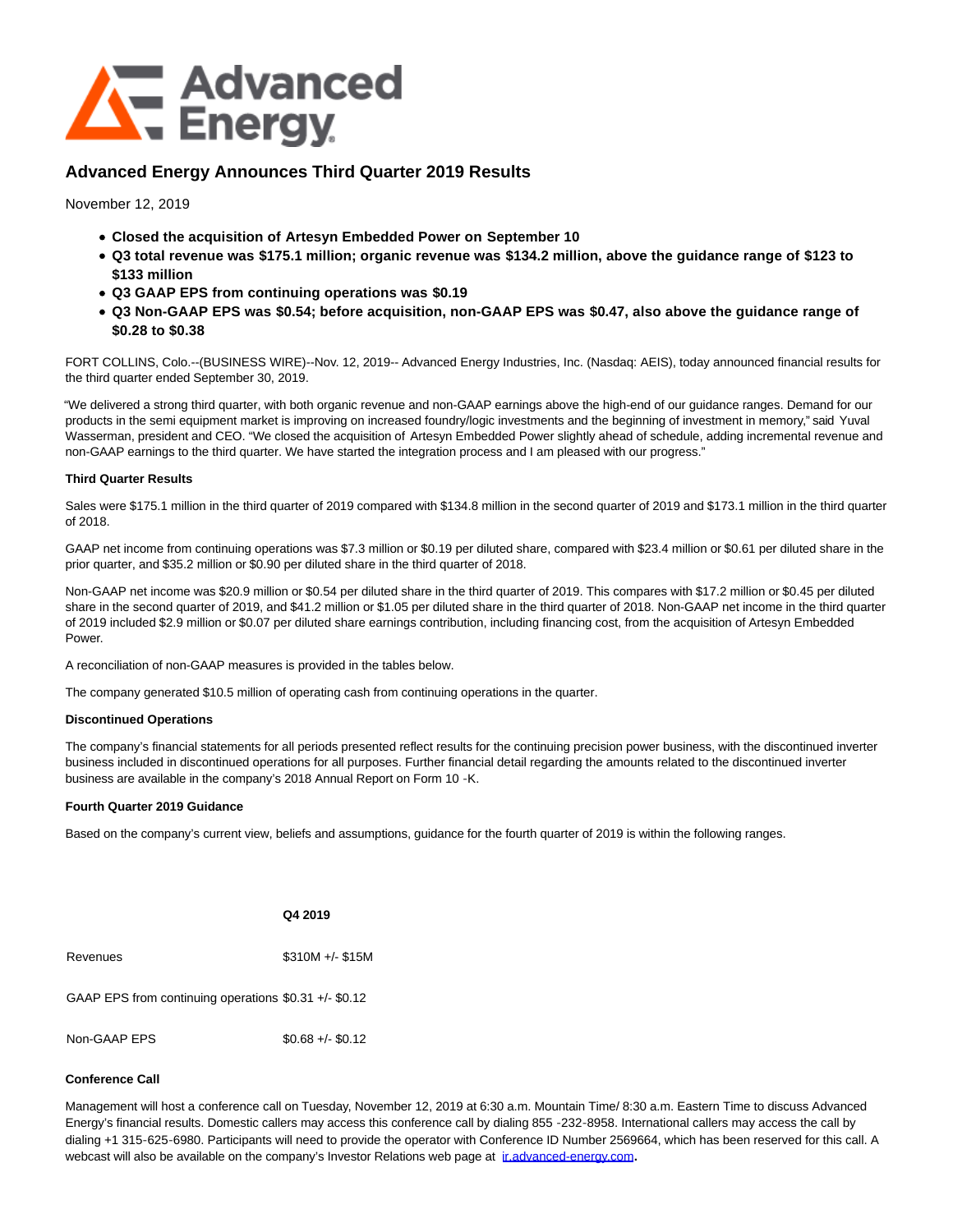#### **About Advanced Energy**

Advanced Energy (Nasdaq: AEIS) is a global leader in the design and manufacturing of highly engineered, precision power conversion, measurement and control solutions for mission-critical applications and processes. AE's power solutions enable customer innovation in complex applications for a wide range of industries including semiconductor equipment, industrial, manufacturing, telecommunications, data center computing and healthcare. With engineering know-how and responsive service and support around the globe, the company builds collaborative partnerships to meet technology advances, propel growth for its customers and innovate the future of power. Advanced Energy has devoted more than three decades to perfecting power for its global customers and is headquartered in Fort Collins, Colorado, USA. For more information, visi[t www.advancedenergy.com.](https://cts.businesswire.com/ct/CT?id=smartlink&url=http%3A%2F%2Fwww.advancedenergy.com&esheet=52127265&newsitemid=20191112005433&lan=en-US&anchor=www.advancedenergy.com&index=2&md5=4c4939e61896cd2820bfa15dd040f6b8)

Advanced Energy | Precision. Power. Performance.

#### **Non-GAAP Measures**

This release includes GAAP and non-GAAP income and per-share earnings data and other GAAP and non-GAAP financial information. Advanced Energy's non-GAAP measures exclude the impact of non-cash related charges such as stock-based compensation and amortization of intangible assets, as well as discontinued operations, and non-recurring items such as acquisition-related costs and restructuring expenses. The non-GAAP measures included in this release are not in accordance with, or an alternative for, similar measures calculated under generally accepted accounting principles and may be different from non-GAAP measures used by other companies. In addition, these non-GAAP measures are not based on any comprehensive set of accounting rules or principles. Advanced Energy believes that these non-GAAP measures provide useful information to management and investors to evaluate business performance without the impacts of certain non-cash charges and other cash charges which are not part of the company's usual operations. The company uses these non-GAAP measures to assess performance against business objectives, make business decisions, develop budgets, forecast future periods, assess trends and evaluate financial impacts of various scenarios. In addition, management's incentive plans include these non-GAAP measures as criteria for achievements. Additionally, the company believes that these non-GAAP measures, in combination with its financial results calculated in accordance with GAAP, provide investors with additional perspective. While some of the excluded items may be incurred and reflected in the company's GAAP financial results in the foreseeable future, the company believes that the items excluded from certain non-GAAP measures do not accurately reflect the underlying performance of its continuing operations for the period in which they are incurred. The use of non-GAAP measures has limitations in that such measures do not reflect all of the amounts associated with the company's results of operations as determined in accordance with GAAP, and these measures should only be used to evaluate the company's results of operations in conjunction with the corresponding GAAP measures. Please refer to the Form 8‑K regarding this release furnished today to the Securities and Exchange Commission.

#### **Forward-Looking Statements**

The company's guidance with respect to anticipated financial results for the fourth quarter ending December 31, 2019, potential future growth and profitability, our future business mix, expectations regarding future market trends and the company's future performance within specific markets and other statements herein or made on the above-announced conference call that are not historical information are forward-looking statements within the meaning of Section 27A of the Securities Act of 1933 and Section 21E of the Securities Exchange Act of 1934. Forward-looking statements are subject to known and unknown risks and uncertainties that could cause actual results to differ materially from those expressed or implied by such statements. Such risks and uncertainties include, but are not limited to: (a) the effects of global macroeconomic conditions upon demand for our products and services; (b) the volatility and cyclicality of the industries the company serves, particularly the semiconductor industry; (c) delays in capital spending by end-users in our served markets; (d) the risks and uncertainties related to the acquisition and integration of Artesyn Embedded Power; (e) the accuracy of the company's estimates related to fulfilling solar inverter product warranty and post-warranty obligations; (f) the company's ability to realize its plan to avoid additional costs after the solar inverter wind-down; (g) the accuracy of the company's assumptions on which its financial statement projections are based; (h) the impact of product price changes, which may result from a variety of factors; (i) the timing of orders received from customers; (j) the company's ability to realize benefits from cost improvement efforts including avoided costs, restructuring plans and inorganic growth; (k) the company's ability to obtain in a timely manner the materials necessary to manufacture its products; (l) unanticipated changes to management's estimates, reserves or allowances; (m) changes and adjustments to the tax expense and benefits related to the U.S. tax reform that was enacted in late 2017; and (n) the effects of U.S. government trade and export restrictions, Chinese retaliatory trade actions, and other governmental action related to tariffs upon the demand for our, and our customers', products and services and the U.S. economy. These and other risks are described in Advanced Energy's Form 10 ‑K, Forms 10‑Q and other reports and statements filed with the Securities and Exchange Commission (the "SEC"). These reports and statements are available on the SEC's website at [www.sec.gov.](https://cts.businesswire.com/ct/CT?id=smartlink&url=http%3A%2F%2Fwww.sec.gov&esheet=52127265&newsitemid=20191112005433&lan=en-US&anchor=www.sec.gov&index=3&md5=ecc530dcf05a6343b79f0a8a5f0c5d16) Copies may also be obtained from Advanced Energy's investor relations page at ir.advanced-energy.com or by contacting Advanced Energy's investor relations at 970 ‑407‑6555. Forward-looking statements are made and based on information available to the company on the date of this press release. Aspirational goals and targets discussed on the conference call or in the presentation materials should not be interpreted in any respect as guidance. The company assumes no obligation to update the information in this press release.

#### **ADVANCED ENERGY INDUSTRIES, INC. CONDENSED CONSOLIDATED STATEMENTS OF OPERATIONS (UNAUDITED) (in thousands, except per share data)**

| <b>Three Months Ended</b> |      |                 | <b>Nine Months Ended</b> |      |
|---------------------------|------|-----------------|--------------------------|------|
| September 30,             |      | <b>June 30.</b> | September 30,            |      |
| 2019                      | 2018 | 2019            | 2019                     | 2018 |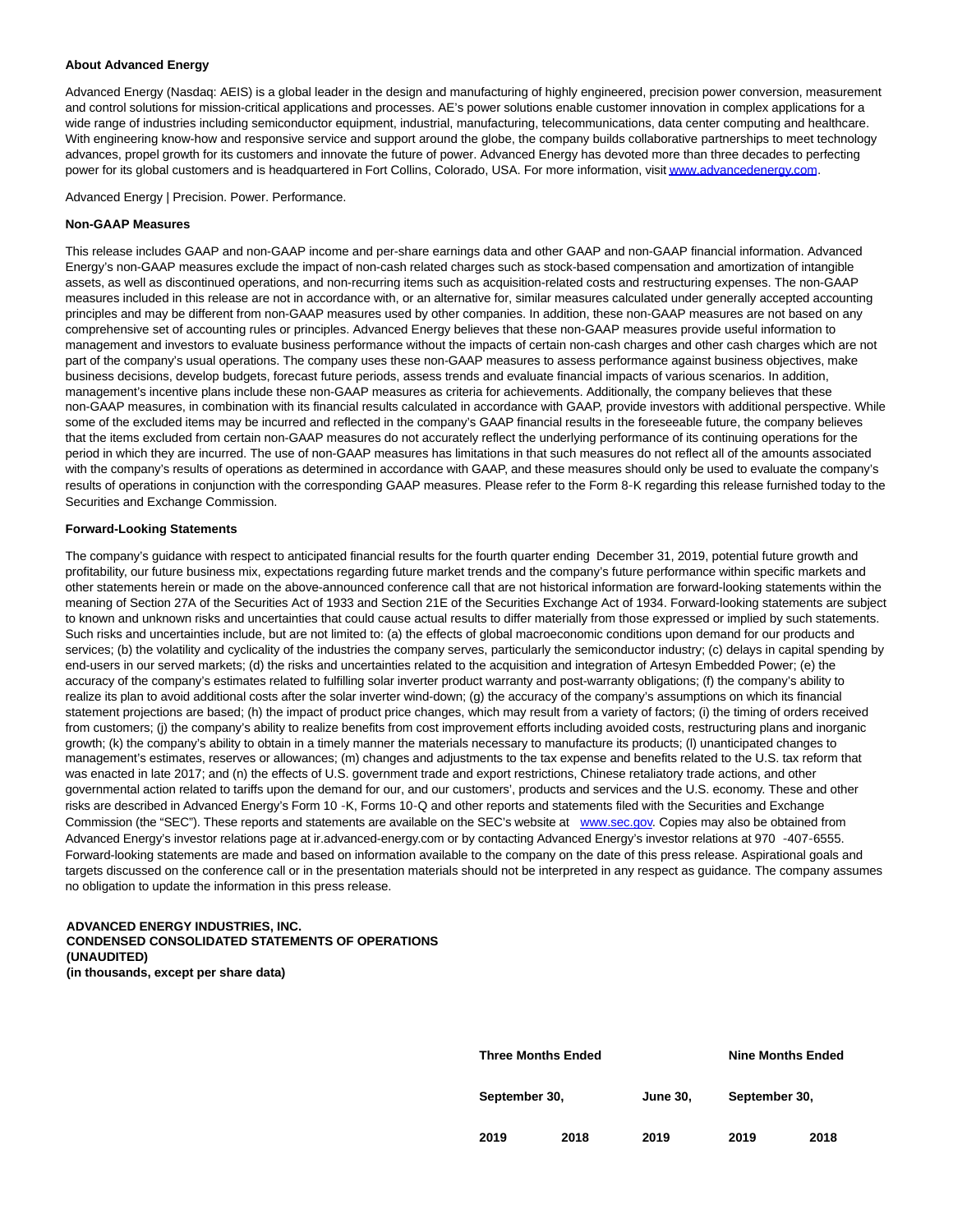| Product                                                                    | \$148,138    | \$144,843          | \$106,193    | \$ 366,443   | \$<br>485,287          |
|----------------------------------------------------------------------------|--------------|--------------------|--------------|--------------|------------------------|
| Service                                                                    | 26,989       | 28,239             | 28,617       | 84,237       | 79,444                 |
| <b>Total sales</b>                                                         | 175,127      | 173,082            | 134,810      | 450,680      | 564,731                |
| Cost of sales:                                                             |              |                    |              |              |                        |
| Product                                                                    | 87,536       | 73,019             | 56,113       | 204,450      | 233,778                |
| Service                                                                    | 14,100       | 14,524             | 14,571       | 42,873       | 40,534                 |
| Total cost of sales                                                        | 101,636      | 87,543             | 70,684       | 247,323      | 274,312                |
| Gross profit                                                               | 73,491       | 85,539             | 64,126       | 203,357      | 290,419                |
|                                                                            | 42.0<br>$\%$ | $\%$<br>49.4       | 47.6<br>$\%$ | $\%$<br>45.1 | 51.4<br>%              |
| Operating expenses:                                                        |              |                    |              |              |                        |
| Research and development                                                   | 24,546       | 18,451             | 21,840       | 67,675       | 55,283                 |
| Selling, general and administrative                                        | 36,401       | 25,386             | 27,612       | 93,027       | 78,792                 |
| Amortization of intangible assets                                          | 3,002        | 1,437              | 1,874        | 6,849        | 3,958                  |
| Restructuring expense                                                      | 152          | 403                | 1,795        | 3,620        | 403                    |
| Total operating expenses                                                   | 64,101       | 45,677             | 53,121       | 171,171      | 138,436                |
| Operating income                                                           | 9,390        | 39,862             | 11,005       | 32,186       | 151,983                |
| Other income (expense), net                                                | 1,361        | 401                | 15,545       | 17,649       | (58)<br>$\lambda$      |
| Income from continuing operations before income taxes                      | 10,751       | 40,263             | 26,550       | 49,835       | 151,925                |
| Provision (benefit) for income taxes                                       | 3,495        | 5,106              | 3,177        | 3,819        | 23,998                 |
| Income from continuing operations, net of income taxes                     | 7,256        | 35,157             | 23,373       | 46,016       | 127,927                |
| Income (loss) from discontinued operations, net of income taxes            | 375          | (371)<br>$\lambda$ | 8,324        | 8,690        | (226)<br>$\rightarrow$ |
| Net income                                                                 | 7,631        | 34,786             | 31,697       | 54,706       | 127,701                |
| Income from continuing operations attributable to non-controlling interest | 10           | $\overline{7}$     | 11           | 29           | 82                     |
| Net income attributable to Advanced Energy Industries, Inc.                | \$7,621      | \$34,779           | \$31,686     | \$54,677     | \$127,619              |

Basic weighted-average common shares outstanding and the state of 38,313 38,970 38,274 38,258 39,309

Sales: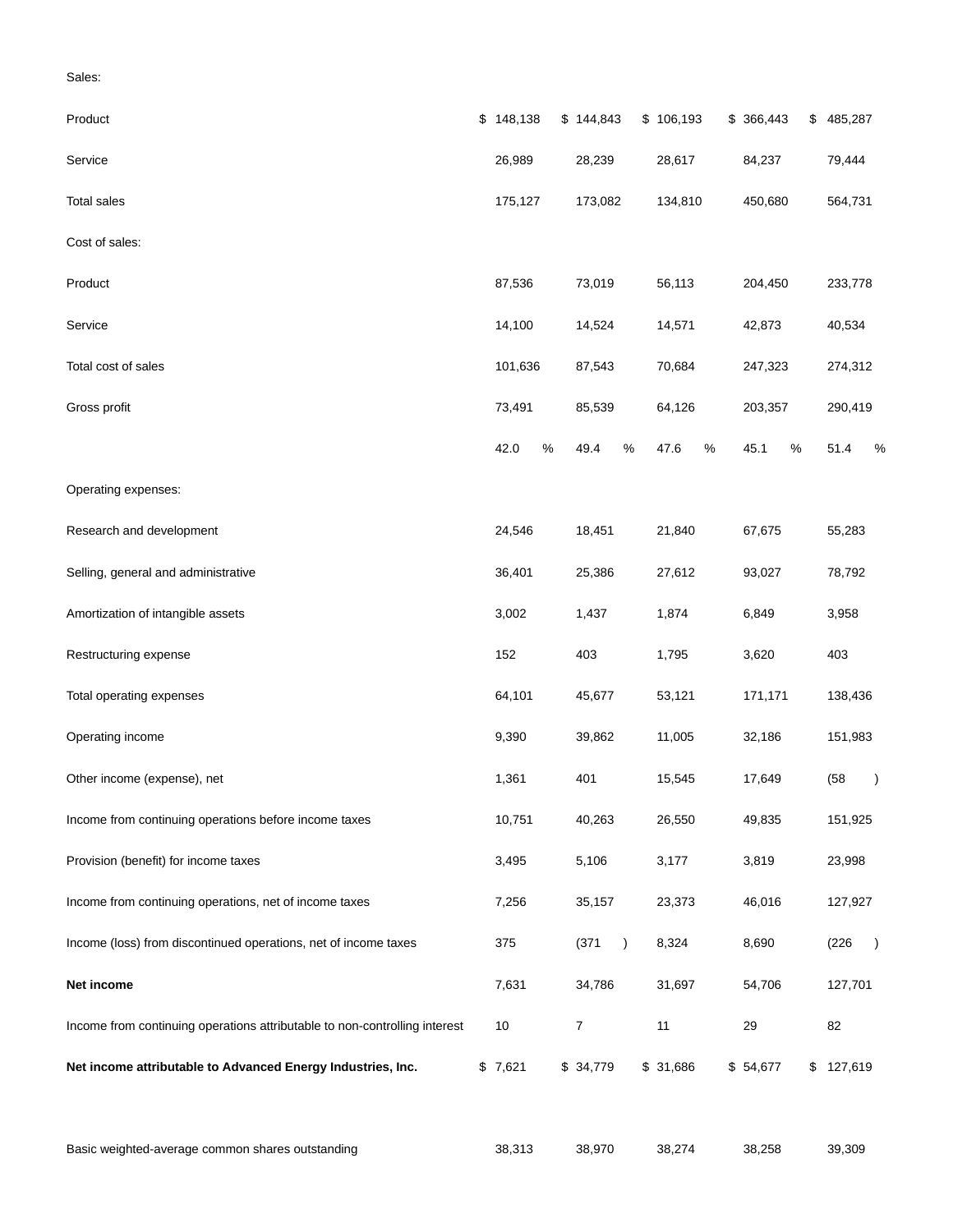| Diluted weighted-average common shares outstanding | 38.489 | 39.195 | 38.462 | 38.457 | 39.594 |
|----------------------------------------------------|--------|--------|--------|--------|--------|
|                                                    |        |        |        |        |        |

# **Earnings per share attributable to Advanced Energy Industries, Inc:**

| Continuing operations:     |        |                        |        |        |                            |
|----------------------------|--------|------------------------|--------|--------|----------------------------|
| Basic earnings per share   | \$0.19 | \$0.90                 | \$0.61 | \$1.20 | $\mathbb{S}$<br>3.25       |
| Diluted earnings per share | \$0.19 | \$0.90                 | \$0.61 | \$1.20 | \$<br>3.23                 |
|                            |        |                        |        |        |                            |
| Discontinued operations:   |        |                        |        |        |                            |
| Basic earnings per share   | \$0.01 | \$ (0.01)<br>$\lambda$ | \$0.22 | \$0.23 | \$ (0.01)<br>$\rightarrow$ |
| Diluted earnings per share | \$0.01 | \$ (0.01)              | \$0.22 | \$0.23 | \$ (0.01)<br>$\rightarrow$ |
|                            |        |                        |        |        |                            |
| Net income:                |        |                        |        |        |                            |
| Basic earnings per share   | \$0.20 | \$0.89                 | \$0.83 | \$1.43 | \$3.25                     |
| Diluted earnings per share | \$0.20 | \$0.89                 | \$0.82 | \$1.42 | \$3.23                     |

## **ADVANCED ENERGY INDUSTRIES, INC. CONDENSED CONSOLIDATED BALANCE SHEETS (in thousands)**

|                                    | September 30, December 31, |           |
|------------------------------------|----------------------------|-----------|
|                                    | 2019                       | 2018      |
|                                    | Unaudited                  |           |
| <b>ASSETS</b>                      |                            |           |
| Current assets:                    |                            |           |
| Cash and cash equivalents          | \$340,402                  | \$349,301 |
| Marketable securities              | 747                        | 2,470     |
| Accounts and other receivable, net | 250,151                    | 100,442   |
| Inventories, net                   | 240,699                    | 97,987    |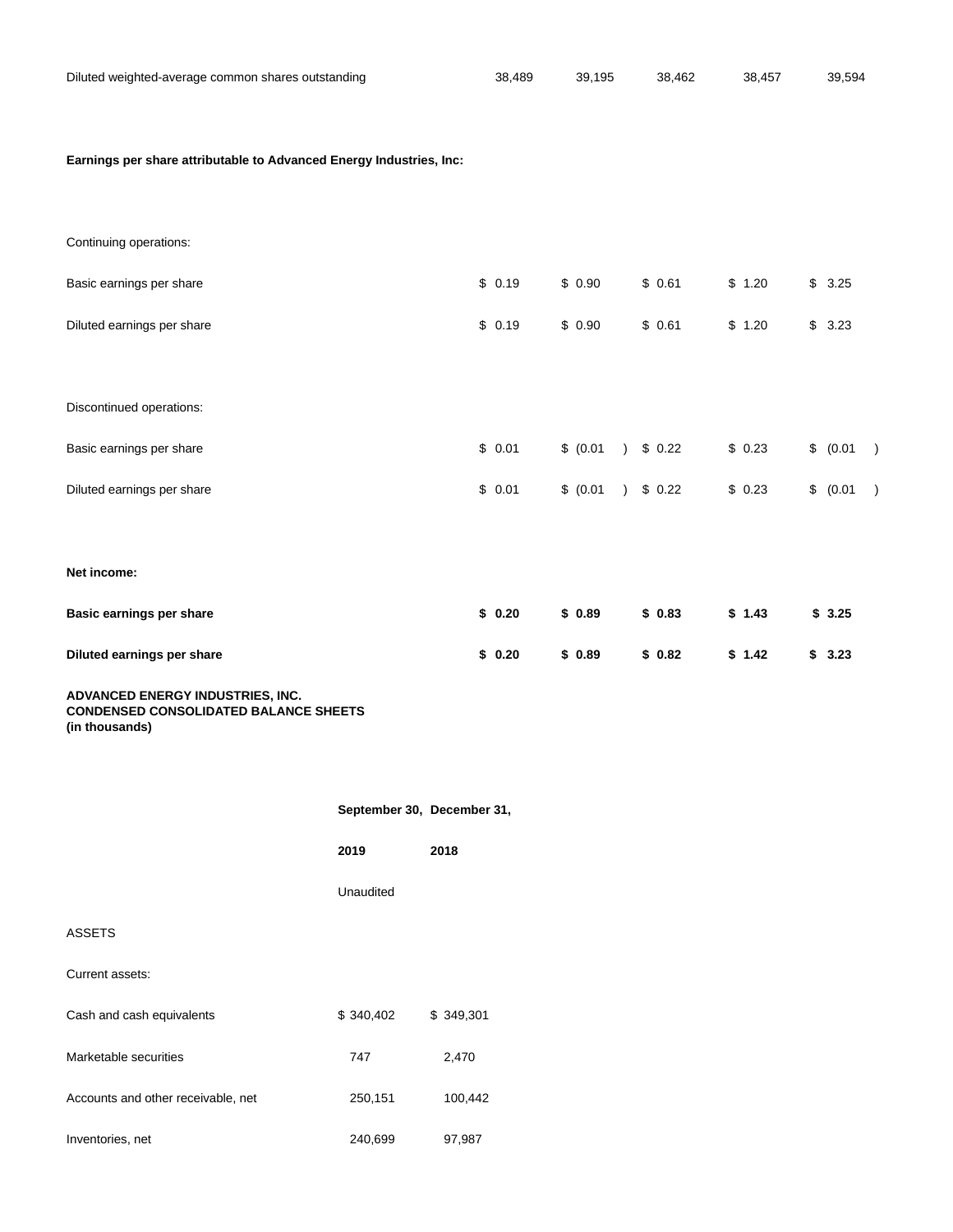| Income taxes receivable                       | 2,124       | 2,220     |
|-----------------------------------------------|-------------|-----------|
| Other current assets                          | 45,757      | 10,173    |
| Current assets of discontinued operations     | 84          | 5,855     |
| <b>Total current assets</b>                   | 879,964     | 568,448   |
|                                               |             |           |
| Property and equipment, net                   | 104,568     | 31,269    |
| Operating lease right-of-use assets           | 111,193     |           |
|                                               |             |           |
| Deposits and other assets                     | 20,650      | 6,874     |
| Goodwill and intangibles, net                 | 421,801     | 156,810   |
| Deferred income tax assets                    | 56,488      | 47,099    |
| Non-current assets of discontinued operations | 755         | 5,984     |
| <b>Total assets</b>                           | \$1,595,419 | \$816,484 |

# LIABILITIES AND STOCKHOLDERS' EQUITY

Current liabilities:

| Accounts payable                                   | \$210,647 | \$ 39,646 |
|----------------------------------------------------|-----------|-----------|
| Other accrued expenses                             | 109,192   | 65,377    |
| Current portion of debt                            | 17,500    |           |
| Current portion of operating lease liability       | 17,648    |           |
| Current liabilities of discontinued operations     | 910       | 5,286     |
| <b>Total current liabilities</b>                   | 355,897   | 110,309   |
|                                                    |           |           |
| Long-term debt                                     | 325,769   |           |
| Non-current liabilities of continuing operations   | 252,540   | 88,158    |
| Non-current liabilities of discontinued operations | 1,045     | 10,715    |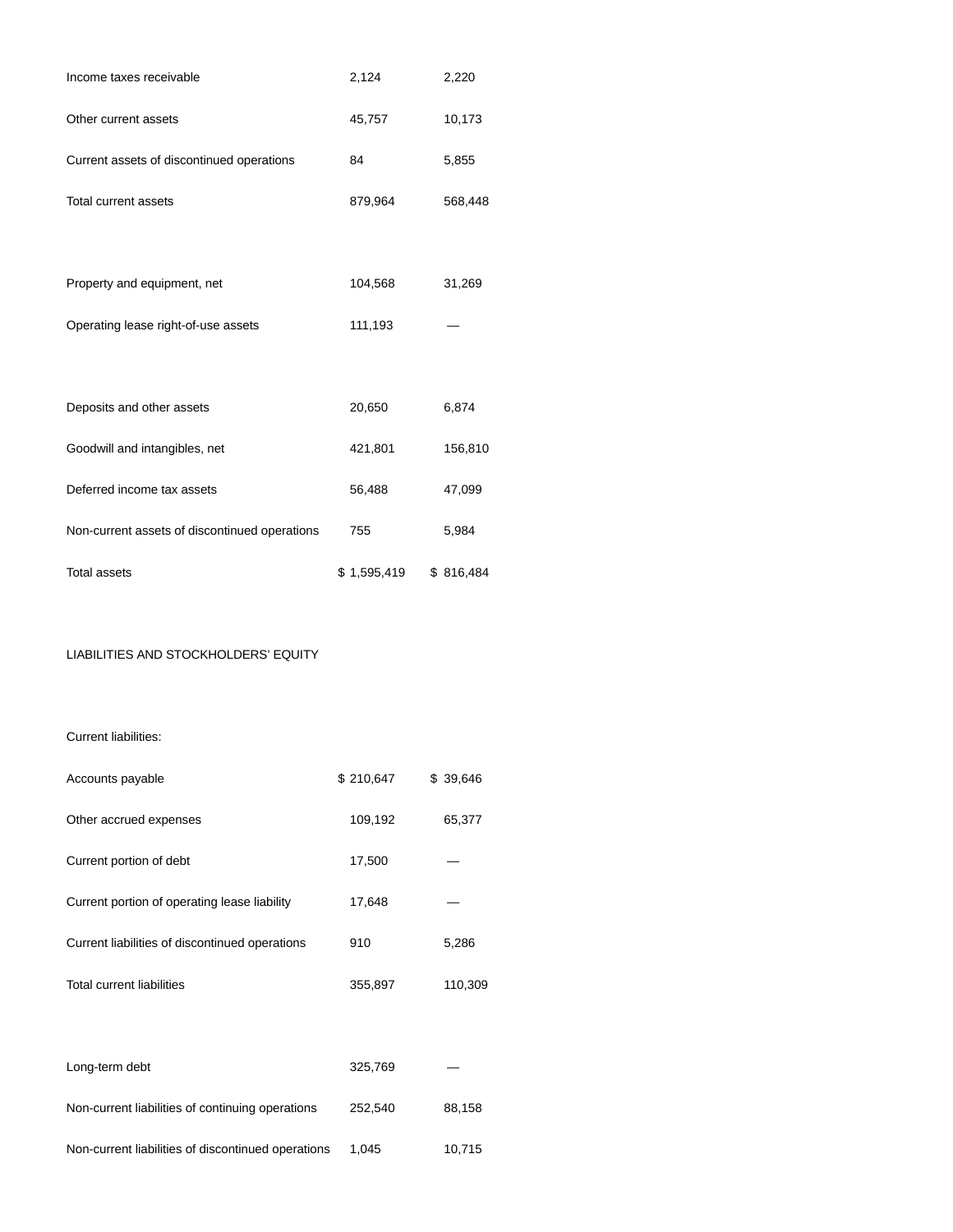| Long-term liabilities                      | 579,354     | 98,873    |
|--------------------------------------------|-------------|-----------|
| <b>Total liabilities</b>                   | 935,251     | 209,182   |
| Advanced Energy stockholders' equity       | 659,627     | 606,790   |
| Noncontrolling interest                    | 541         | 512       |
| Stockholders' equity                       | 660,168     | 607,302   |
| Total liabilities and stockholders' equity | \$1,595,419 | \$816,484 |

December 31, 2018 amounts are derived from the December 31, 2018 audited Consolidated Financial Statements.

# **ADVANCED ENERGY INDUSTRIES, INC. CONDENSED CONSOLIDATED STATEMENT OF CASH FLOWS (in thousands)**

|                                                                                   | Nine Months Ended September 30, |                        |  |
|-----------------------------------------------------------------------------------|---------------------------------|------------------------|--|
|                                                                                   | 2019                            | 2018                   |  |
| <b>CASH FLOWS FROM OPERATING ACTIVITIES:</b>                                      |                                 |                        |  |
| Net income                                                                        | \$54,706                        | \$127,701              |  |
| Income from discontinued operations, net of income taxes                          | 8,690                           | (226)                  |  |
| Income from continuing operations, net of income taxes                            | 46,016                          | 127,927                |  |
| Adjustments to reconcile net income to net cash provided by operating activities: |                                 |                        |  |
| Depreciation and amortization                                                     | 15,301                          | 9,488                  |  |
| Stock-based compensation expense                                                  | 5,053                           | 7,461                  |  |
| Provision for deferred income taxes                                               | 2,825                           |                        |  |
| Gain on sale of central inverter service business                                 | (14, 804)                       |                        |  |
| Net loss on disposal of assets                                                    | 104                             | 167                    |  |
| Changes in operating assets and liabilities, net of assets acquired               | (25, 637)                       | (26, 560)<br>$\lambda$ |  |
| Net cash provided by operating activities from continuing operations              | 28,858                          | 118,483                |  |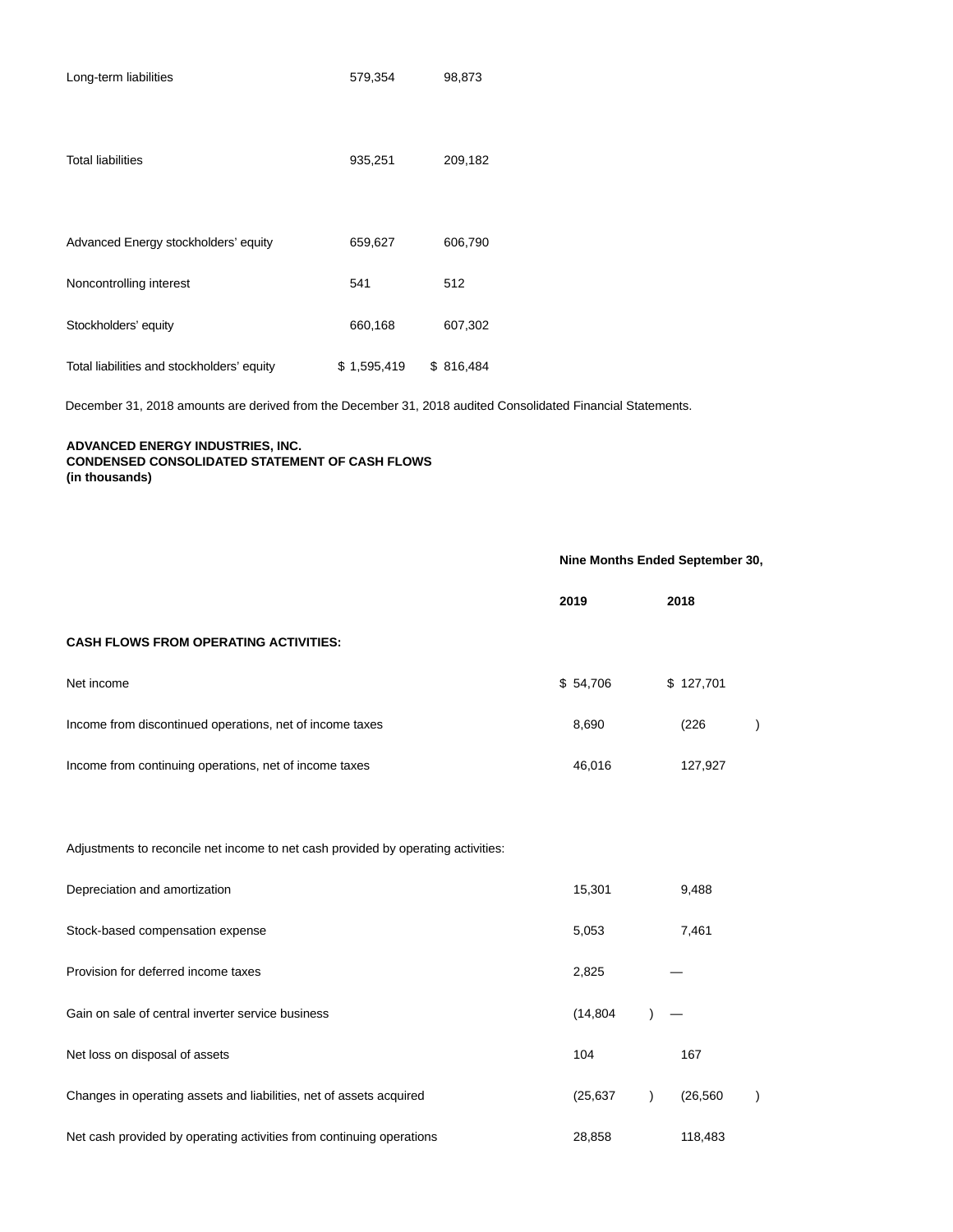| Net cash provided by operating activities from discontinued operations         | 317        |               | (4, 550)   |               |
|--------------------------------------------------------------------------------|------------|---------------|------------|---------------|
| Net cash provided by operating activities                                      | 29,175     |               | 113,933    |               |
| <b>CASH FLOWS FROM INVESTING ACTIVITIES:</b>                                   |            |               |            |               |
| Purchases of marketable securities                                             |            |               | (93)       | $\mathcal{E}$ |
| Proceeds from sale of marketable securities                                    | 1,742      |               | 6          |               |
| Acquisitions, net of cash acquired                                             | (365, 798) | $\lambda$     | (93, 801)  |               |
| Issuance of notes receivable                                                   | (2,800)    |               |            |               |
| Purchases of property and equipment                                            | (15,681)   | $\lambda$     | (16, 586)  | $\lambda$     |
| Net cash used in investing activities from continuing operations               | (382, 537) | $\lambda$     | (110, 474) | $\lambda$     |
| Net cash used in investing activities from discontinued operations             |            |               |            |               |
| Net cash used in investing activities                                          | (382, 537) | $\lambda$     | (110, 474) | $\lambda$     |
| CASH FLOWS FROM FINANCING ACTIVITIES:                                          |            |               |            |               |
| Net Proceeds from long-term borrowings                                         | 347,486    |               |            |               |
| Payments on long-term borrowings                                               | (4, 375)   |               |            |               |
| Purchase and retirement of common stock                                        |            |               | (69, 021)  | $\lambda$     |
| Net payments related to stock-based award activities                           | (714       | $\mathcal{E}$ | (2,636)    |               |
| Net cash provided by financing activities from continuing operations           | 342,397    |               | (71, 657)  | $\mathcal{E}$ |
| Net cash provided by financing activities from discontinued operations         |            |               |            |               |
| Net cash provided by financing activities                                      | 342,397    |               | (71, 657)  | $\lambda$     |
| EFFECT OF CURRENCY TRANSLATION ON CASH                                         | (3, 185)   | $\lambda$     | (722)      | $\lambda$     |
| DECREASE IN CASH AND CASH EQUIVALENTS                                          | (14, 150)  | $\lambda$     | (68, 920)  | $\lambda$     |
| CASH AND CASH EQUIVALENTS, beginning of period                                 | 354,552    |               | 415,037    |               |
| CASH AND CASH EQUIVALENTS, end of period                                       | 340,402    |               | 346,117    |               |
| Less cash and cash equivalents from discontinued operations                    |            |               | 7,444      |               |
| CASH AND CASH EQUIVALENTS FROM CONTINUING OPERATIONS, end of period \$ 340,402 |            |               | \$338,673  |               |
| ADVANCED ENERGY INDUSTRIES, INC.                                               |            |               |            |               |

**SUPPLEMENTAL INFORMATION (UNAUDITED) (in thousands)**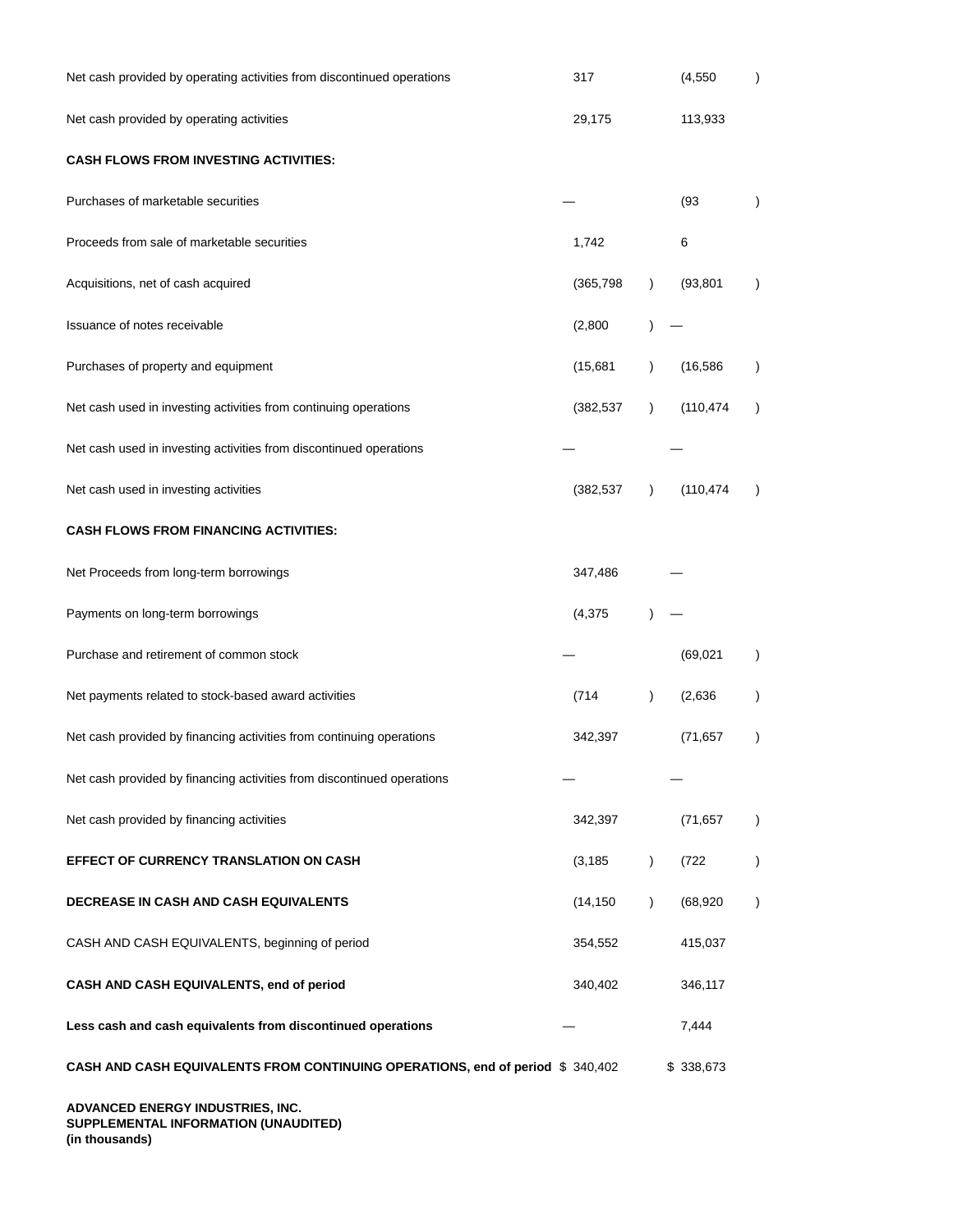| Net Sales by Product Line |               | <b>Three Months Ended</b> | <b>Nine Months Ended</b>                          |               |                     |  |
|---------------------------|---------------|---------------------------|---------------------------------------------------|---------------|---------------------|--|
|                           | September 30, |                           | June 30,                                          | September 30, |                     |  |
|                           | 2019          | 2018                      | 2019                                              | 2019          | 2018                |  |
| Semiconductor Equipment   |               |                           | \$96,426 \$119,969 \$90,058                       |               | \$277,911 \$426,380 |  |
| Telecom & Networking      | 10,016        |                           |                                                   | 10,016        |                     |  |
| Data Center Computing     | 13,498        |                           |                                                   | 13,498        |                     |  |
| Industrial & Medical      | 55,187        | 53,113                    | 44.752                                            | 149,255       | 138,351             |  |
| Total                     |               |                           | \$175,127 \$173,082 \$134,810 \$450,680 \$564,731 |               |                     |  |

| Net Sales by Geographic Region Three Months Ended |               |          | <b>Nine Months Ended</b>                          |                     |         |  |
|---------------------------------------------------|---------------|----------|---------------------------------------------------|---------------------|---------|--|
|                                                   | September 30, |          | <b>June 30,</b>                                   | September 30,       |         |  |
|                                                   | 2019          | 2018     | 2019                                              | 2019                | 2018    |  |
| North America                                     | \$83.632      | \$85,728 | \$61,393                                          | \$203,531 \$295,567 |         |  |
| Asia                                              | 66,157        | 61,691   | 50,962                                            | 175,554             | 198,020 |  |
| Europe                                            | 25.008        | 25,538   | 22,092                                            | 70,526              | 70,802  |  |
| <b>Other Countries</b>                            | 330           | 125      | 363                                               | 1,069               | 342     |  |
| Total                                             |               |          | \$175,127 \$173,082 \$134,810 \$450,680 \$564,731 |                     |         |  |

**ADVANCED ENERGY INDUSTRIES, INC. SELECTED OTHER DATA (UNAUDITED) (in thousands)**

| Reconciliation of Non-GAAP measure - operating<br>expenses and operating income, excluding certain<br>items |               | <b>Three Months Ended</b> |                 |               | <b>Nine Months Ended</b> |  |  |
|-------------------------------------------------------------------------------------------------------------|---------------|---------------------------|-----------------|---------------|--------------------------|--|--|
|                                                                                                             | September 30, |                           | <b>June 30.</b> | September 30, |                          |  |  |
|                                                                                                             | 2019          | 2018                      | 2019            | 2019          | 2018                     |  |  |
| Gross profit from continuing operations, as reported                                                        | \$73.491      | \$85.539                  | \$64.126        | \$203.357     | \$290.419                |  |  |

Adjustments to gross profit: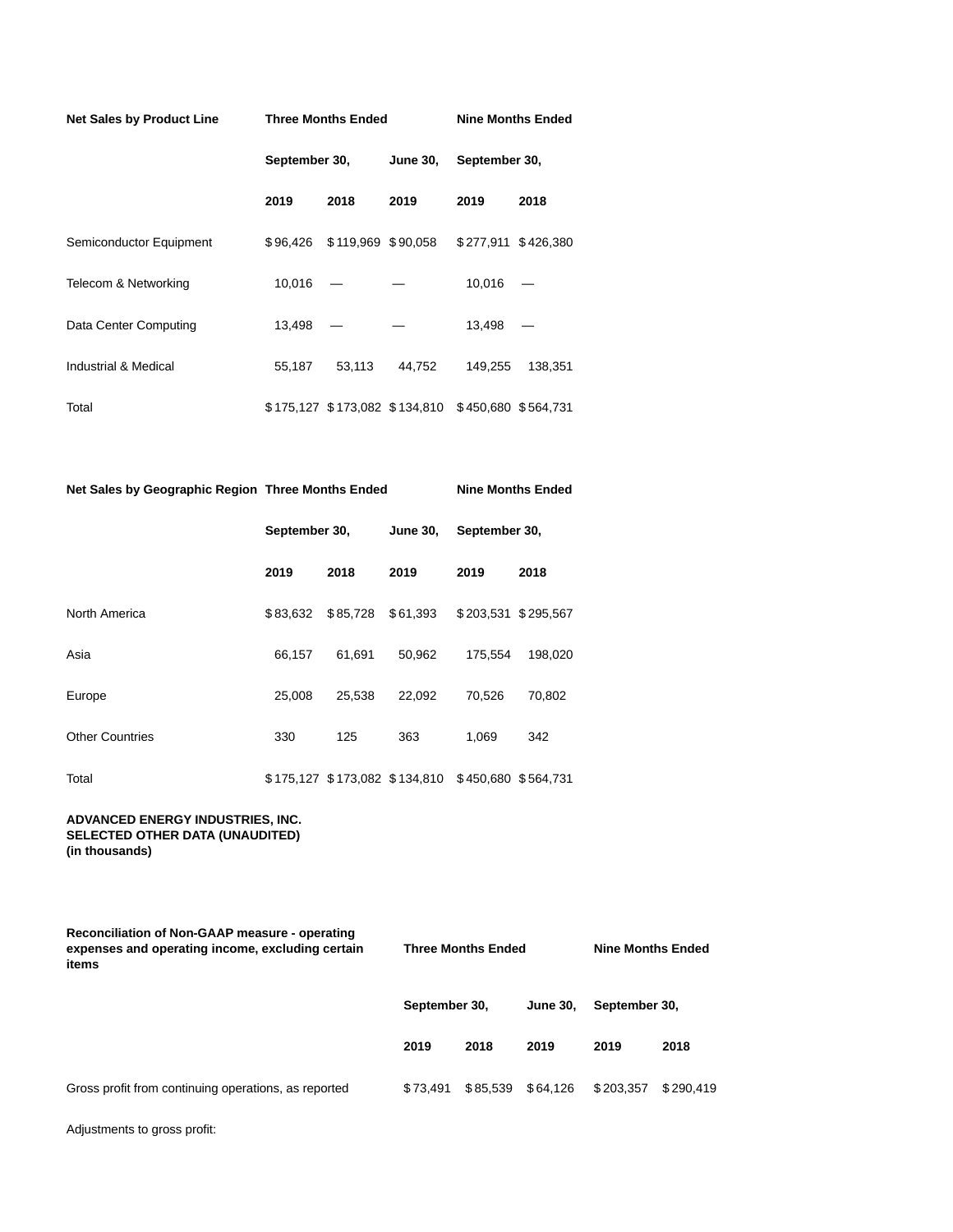| Reconciliation of Non-GAAP measure - operating<br>expenses and operating income, excluding certain | <b>Three Months Ended</b> |                        |                        | <b>Nine Months Ended</b> |                        |  |
|----------------------------------------------------------------------------------------------------|---------------------------|------------------------|------------------------|--------------------------|------------------------|--|
|                                                                                                    |                           |                        |                        |                          |                        |  |
| Non-GAAP operating income                                                                          | \$22,930                  | \$44,343               | \$17,293               | \$60,613                 | \$166,765              |  |
| Non-GAAP operating expenses                                                                        | 53,486                    | 42,155                 | 47,038                 | 146,277                  | 125,362                |  |
| Restructuring charges                                                                              | (152)<br>$\lambda$        | (403)<br>$\lambda$     | (1,795)                | (3,620)                  | (403)<br>$\mathcal{E}$ |  |
| Facility expansion and relocation costs                                                            | (223)<br>$\lambda$        | (29)                   |                        | (297)<br>$\lambda$       | (518)<br>$\mathcal{E}$ |  |
| Acquisition-related costs                                                                          | (6,398)                   | (705)<br>$\rightarrow$ | (1,531)                | (9,440)                  | (1,310)                |  |
| Stock-based compensation                                                                           | (840)<br>$\lambda$        | (948)<br>$\lambda$     | (883)<br>$\rightarrow$ | (4,688)                  | (6,885)                |  |
| Amortization of intangible assets                                                                  | (3,002)                   | (1,437)                | (1,874)                | (6,849)                  | (3,958)                |  |
| Adjustments:                                                                                       |                           |                        |                        |                          |                        |  |
| Operating expenses from continuing operations, as reported                                         | 64,101                    | 45,677                 |                        | 171,171                  | 138,436                |  |
|                                                                                                    |                           |                        |                        |                          |                        |  |
| Non-GAAP gross profit                                                                              | 76,416                    | 86,498                 | 64,331                 | 206,890                  | 292,127                |  |
| Acquisition-related costs                                                                          | 1,506                     | 158                    |                        | 1,506                    | 158                    |  |
| Facility expansion and relocation costs                                                            | 1,342                     | 725                    | 150                    | 1,662                    | 974                    |  |
| Stock-based compensation                                                                           | 77                        | 76                     | 55                     | 365                      | 576                    |  |

| items                                                |      |      |      |                                      |      |  |  |
|------------------------------------------------------|------|------|------|--------------------------------------|------|--|--|
|                                                      |      |      |      | September 30, June 30, September 30, |      |  |  |
|                                                      | 2019 | 2018 | 2019 | 2019                                 | 2018 |  |  |
| Gross profit from continuing operations, as reported |      |      |      | 42.0 % 49.4 % 47.6 % 45.1 % 51.4 %   |      |  |  |
| Adjustments to gross profit:                         |      |      |      |                                      |      |  |  |
| Stock-based compensation                             |      |      |      | 0.1                                  | 0.1  |  |  |
| Facility expansion and relocation costs              | 0.8  | 0.5  | 0.1  | 0.4                                  | 0.2  |  |  |
| Acquisition-related costs                            | 0.8  | 0.1  |      | 0.3                                  |      |  |  |
| Non-GAAP gross profit                                | 43.6 | 50.0 | 47.7 | 45.9                                 | 51.7 |  |  |
|                                                      |      |      |      |                                      |      |  |  |

Operating expenses from continuing operations, as reported 36.6 26.4 39.4 38.0 24.5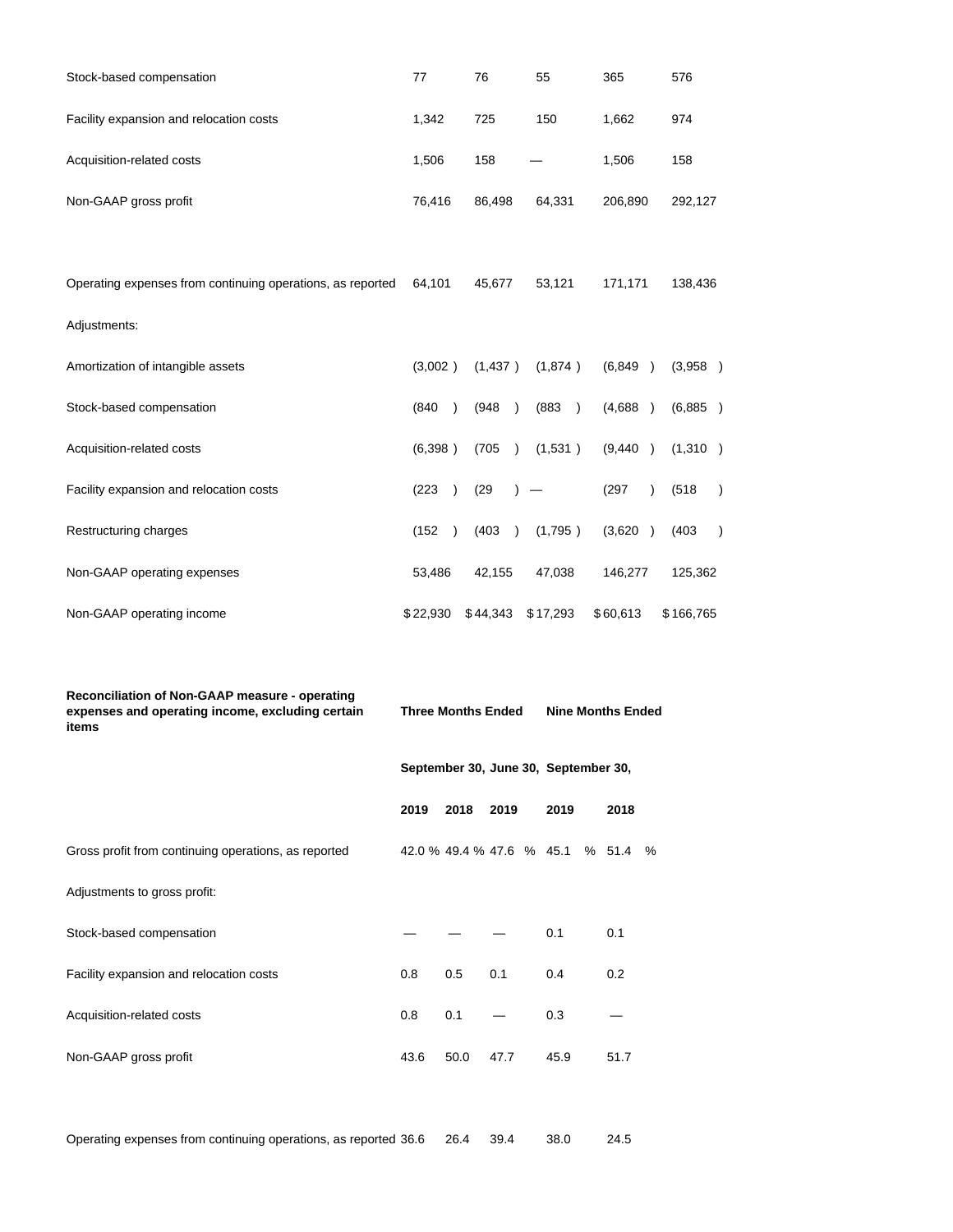Adjustments:

| Amortization of intangible assets       |       | $(1.7)$ $(0.8)$ $(1.4)$ $(1.5)$ $(0.7)$ |      |       |               |          |  |
|-----------------------------------------|-------|-----------------------------------------|------|-------|---------------|----------|--|
| Stock-based compensation                |       | $(0.5)$ $(0.6)$ $(0.7)$ $(1.0)$ $(1.2)$ |      |       |               |          |  |
| Acquisition-related costs               |       | $(3.7)$ $(0.4)$ $(1.1)$                 |      | (2.1) | $\rightarrow$ | (0.2)    |  |
| Facility expansion and relocation costs | (0.1) | $\qquad \qquad -$                       |      | (0.1) | $\rightarrow$ | (0.1)    |  |
| Restructuring charges                   |       | $(0.1)$ $(0.2)$ $(1.3)$                 |      | (0.8) |               | (0.1)    |  |
| Non-GAAP operating expenses             | 30.5  | 24.4                                    | 34.9 | 32.5  |               | 22.2     |  |
| Non-GAAP operating income               |       | 13.1 % 25.6 % 12.8 % 13.4               |      |       |               | % 29.5 % |  |

| Reconciliation of Non-GAAP measure - income<br>excluding certain items                       |                               | <b>Three Months Ended</b> | <b>Nine Months Ended</b> |               |           |
|----------------------------------------------------------------------------------------------|-------------------------------|---------------------------|--------------------------|---------------|-----------|
|                                                                                              | September 30,<br>2018<br>2019 |                           | <b>June 30,</b>          | September 30, |           |
|                                                                                              |                               |                           | 2019                     | 2019          | 2018      |
| Income from continuing operations, less noncontrolling interest, net of income taxes \$7,246 |                               | \$35,150                  | \$23,362                 | \$45,987      | \$127,845 |
| Adjustments:                                                                                 |                               |                           |                          |               |           |
| Amortization of intangible assets                                                            | 3,002<br>1,437                |                           | 1,874                    | 6,849         | 3,958     |
| Acquisition-related costs                                                                    | 7,904                         | 863                       | 1,531                    | 10,946        | 1,468     |
| Facility expansion and relocation costs                                                      | 1,565                         | 754                       | 150                      | 1,959         | 1,492     |
| Restructuring charges                                                                        | 152                           | 403                       | 1,795                    | 3,620         | 403       |
| Tax Cuts and Jobs Act Impact                                                                 |                               | 2,398                     |                          |               | 4,251     |
| Central inverter services business sale                                                      |                               |                           | (14, 804)                | (14, 804)     |           |
| Acquisition transition services                                                              | (29)                          |                           |                          | (29)          |           |
| Tax effect of Non-GAAP adjustments                                                           | 326                           | (598)<br>$\lambda$        | 2,536                    | 2,011         | (1, 145)  |
| Non-GAAP income, net of income taxes, excluding stock-based compensation                     | 20,166                        | 40,407                    | 16,444                   | 56,539        | 138,272   |
| Stock-based compensation, net of taxes                                                       | 702                           | 779                       | 722                      | 3,887         | 5,716     |
| Non-GAAP income, net of income taxes                                                         | \$20,868                      | \$41,186 \$17,166         |                          | \$60,426      | \$143,988 |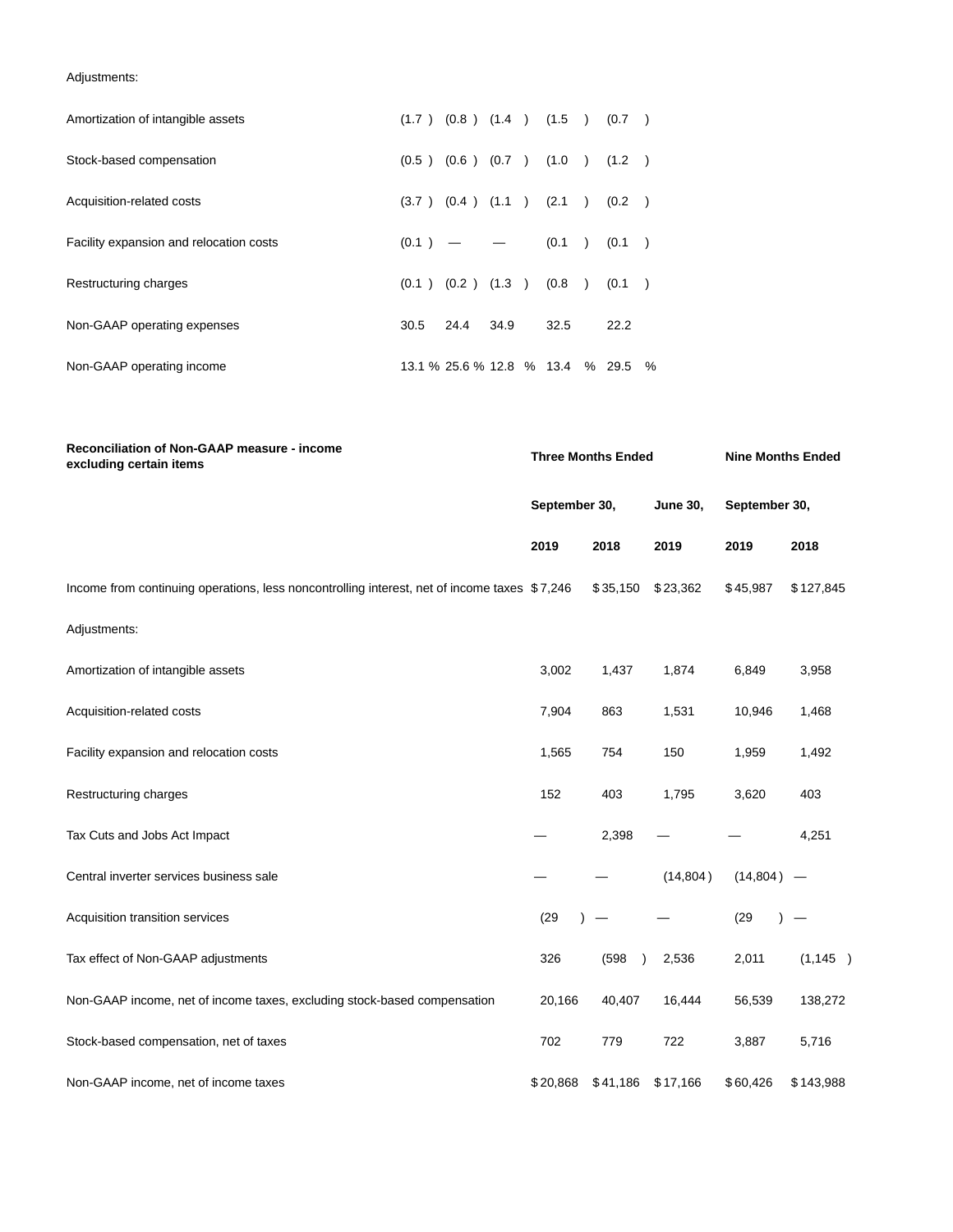| Reconciliation of Non-GAAP measure - per share<br>earnings excluding certain items      |                             | <b>Three Months Ended</b> |                 |                         |               | <b>Nine Months Ended</b> |        |  |  |
|-----------------------------------------------------------------------------------------|-----------------------------|---------------------------|-----------------|-------------------------|---------------|--------------------------|--------|--|--|
|                                                                                         |                             | September 30, June 30,    |                 |                         | September 30, |                          |        |  |  |
|                                                                                         | 2019                        |                           | 2018            | 2019                    |               | 2019                     | 2018   |  |  |
| Diluted earnings per share from continuing operations, as reported \$0.19 \$0.90 \$0.61 |                             |                           |                 |                         |               | \$1.20                   | \$3.23 |  |  |
| Add back (subtract):                                                                    |                             |                           |                 |                         |               |                          |        |  |  |
| per share impact of Non-GAAP adjustments, net of tax                                    |                             | 0.35                      | 0.15            | (0.16)                  |               | 0.37                     | 0.41   |  |  |
| Non-GAAP per share earnings                                                             |                             |                           |                 | $$0.54$ $$1.05$ $$0.45$ |               | \$1.57                   | \$3.64 |  |  |
| ADVANCED ENERGY INDUSTRIES, INC.<br>SELECTED OTHER DATA (UNAUDITED)<br>(in thousands)   |                             |                           |                 |                         |               |                          |        |  |  |
| Reconciliation of Q4 2019 Guidance                                                      | <b>Low End</b>              |                           | <b>High End</b> |                         |               |                          |        |  |  |
| Revenue                                                                                 | \$295 million \$325 million |                           |                 |                         |               |                          |        |  |  |
| Reconciliation of Non-GAAP earnings per share                                           |                             |                           |                 |                         |               |                          |        |  |  |
| GAAP earnings per share                                                                 | \$0.19                      |                           | \$0.43          |                         |               |                          |        |  |  |
| Stock-based compensation                                                                | 0.06                        |                           | 0.05            |                         |               |                          |        |  |  |
| Amortization of intangible assets                                                       | 0.14                        |                           | 0.14            |                         |               |                          |        |  |  |
| Amortization of Acquisition Fair Value Adjustment in Inventory                          | 0.10                        |                           | 0.13            |                         |               |                          |        |  |  |

View source version on businesswire.com:<https://www.businesswire.com/news/home/20191112005433/en/>

Restructuring and other **1.1 Container 1.1** O.08

**Non-GAAP earnings per share \$ 0.56 \$ 0.80**

Tax effects of excluded items (0.04 ) (0.03 )

Source: Advanced Energy Industries, Inc.